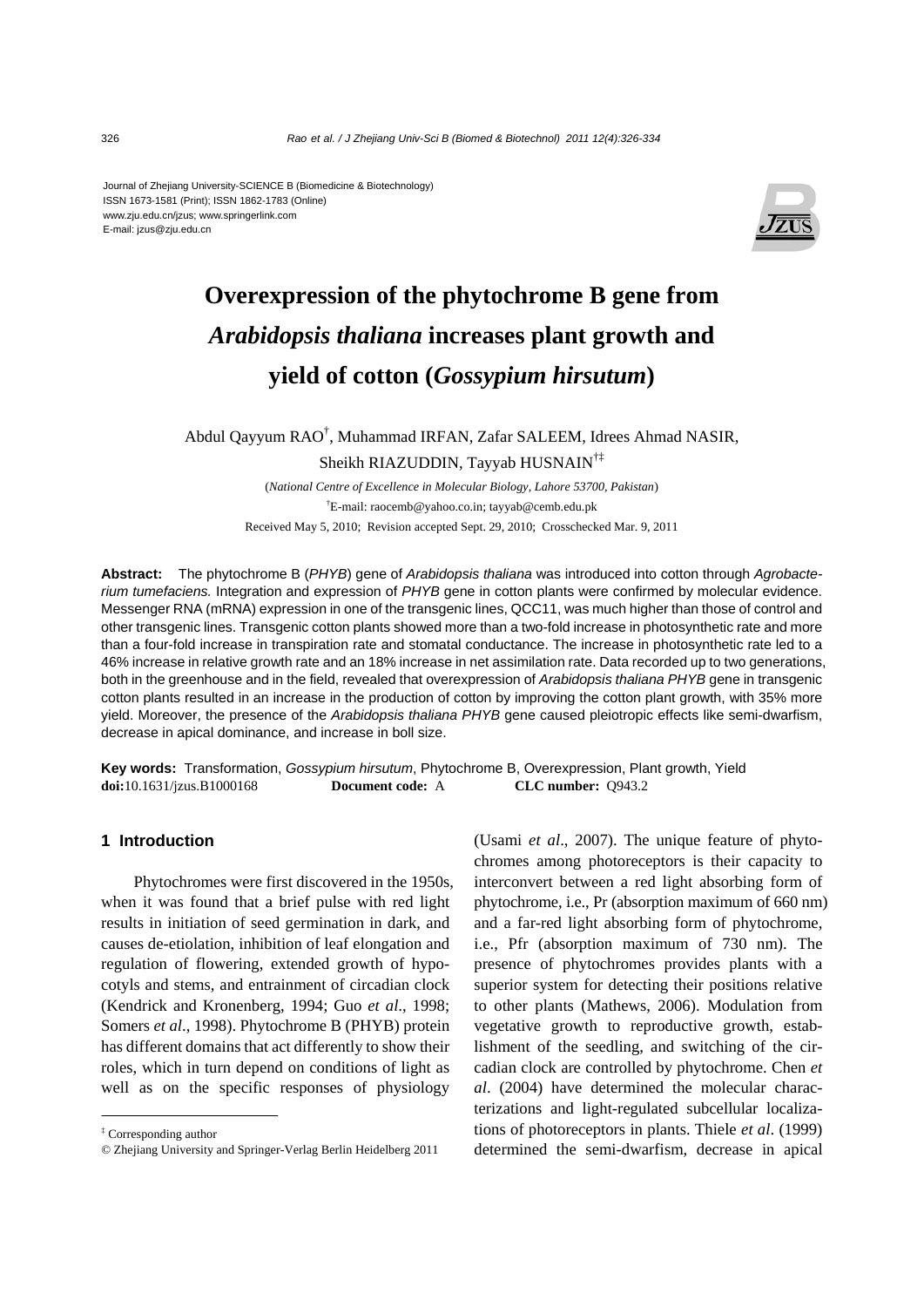dominance, smaller but a higher number of thicker leaves, and increase in pigmentation in *PHYB* overexpressing potato plants. Schittenhelm *et al*. (2004) determined enhanced photosynthesis in DARA5 leaves, which increased the yield of potato in high irradiation. *PHYA* and *PHYB* transgenic lines also showed overexpression in dark grown seedling. The reduction of elongation, increase of anthocyanin pigments, and high amplification of red light irradiance in *PHYB* transgenic lines were also reported by Said *et al*. (2007).

In the present study, an attempt was made to increase the yield of cotton crop by using an alternative approach of transforming the *PHYB* gene to improve the physiology of this cash crop. A lot of work has been done on transformation of *PHYB* in potato (Thiele *et al*., 1999; Boccalendo *et al*., 2003; Schittenhelm *et al*., 2004), tomato (Said *et al*., 2007), and *Arabidopsis* (Wagner *et al*., 1991). The present investigation was carried out in cotton to determine the effect of overexpression of *Arabidopsis thaliana PHYB* gene on cotton growth and yield.

#### **2 Materials and methods**

## **2.1 Plant transformation**

The mature embryos (kernels from mature seeds) of cotton variety CIM-482 were transformed with *PHYB* gene through *Agrobacterium* LBA-4404 and after two months of kanamycin selection the putative transgenic plants were shifted to loamy soil in pots. The cotton seed surface was sterilized by 1 mg/ml  $HgCl<sub>2</sub>$  and 1 mg/ml sodium dodecyl sulfate (SDS). Mature embryos were isolated from germinating seeds and a cut was made at the apex of the shoot with a sterilized blade. Afterwards, the embryos were cocultivated for 1 h with an *Agrobacterium* strain containing *PHYB* gene. The embryos were than dried on sterilized filter paper and cultured on MS medium (Murashige and Skoog, 1962) for 3 d at 28 °C. After 3 d, embryos were subcultured on MS medium containing kanamycin 50 mg/ml optimized for cotton plants for selection. After two months of selection on kanamycin medium, putative transgenic plants were shifted in shoot and root regeneration media without kanamycin, as determined by Rao *et al*. (2009). The healthy putative transgenic cotton plants were shifted

to pots containing loamy soil. The stable putative transgenic plants were subjected to molecular analysis after 15–20 d following shifting.

## **2.2 Molecular analyses of transgenic plants**

## 2.2.1 Polymerase chain reaction (PCR)

Genomic DNA isolated from apical leaves of transgenic and control cotton plants (growing in the greenhouse as well as in the field) was analyzed by PCR for detection of *PHYB* by amplifying internal fragments of *PHYB* genes with the method of Saiki *et al*. (1988) with a little modification. The sequence of *PHYB* forward primer was 5′-TAGGGCTCCTC ATGGTTGTC-3′ and the sequence of reverse primer was 5′-TCGCAGTGTGAGATCGAAAC-3′. The PCR was carried out with the two primers to amplify 646 bp fragment. DNA extracted from untransformed plants was used as negative control and that of plasmid *pBinPhyB* as positive control. The PCR was performed at 94 °C for 3 min, then 35 cycles of 94 °C for 45 s, 52  $\degree$ C for 45 s, and 72  $\degree$ C for 1 min, followed by 72 °C for 7 min. The amplified PCR fragments were resolved on 0.01 g/ml agarose gel and observed under ultraviolet (UV) light.

# 2.2.2 Southern blot analysis

Southern blot analysis was performed as described by Southern (1975) by extracting genomic DNA from apical leaves of putative transgenic plants and untransformed control plants. DNA was extracted as described in Section 2.2.1. Genomic DNA (20 μg) was digested with *Kpn1* for *PHYB* according to the supplier's instructions (Enzyme Production Lab of the National Centre of Excellence in Molecular Biology (CEMB), Pakistan). The color was detected by 5-bromo-4-chloro-3-indolyl phosphate/ nitro blue tetrazolium (BCIP/NBT) tablets (Sigma B5655) dissolved in water according to the manufacturer's instruction.

2.2.3 Quantitative real-time reverse transcriptionpolymerase chain reaction (RT-PCR)

Primers used for real-time PCR were as follows: forward primer, 5′-CTCCTGGCTGAGTTTCTGCT-3′; reverse primer, 5′-GCTTGTCCACCTGCTGCTAT-3′. Real-time PCR reactions were carried out in an iQ5 cycler with a 96-well plate using the IQTM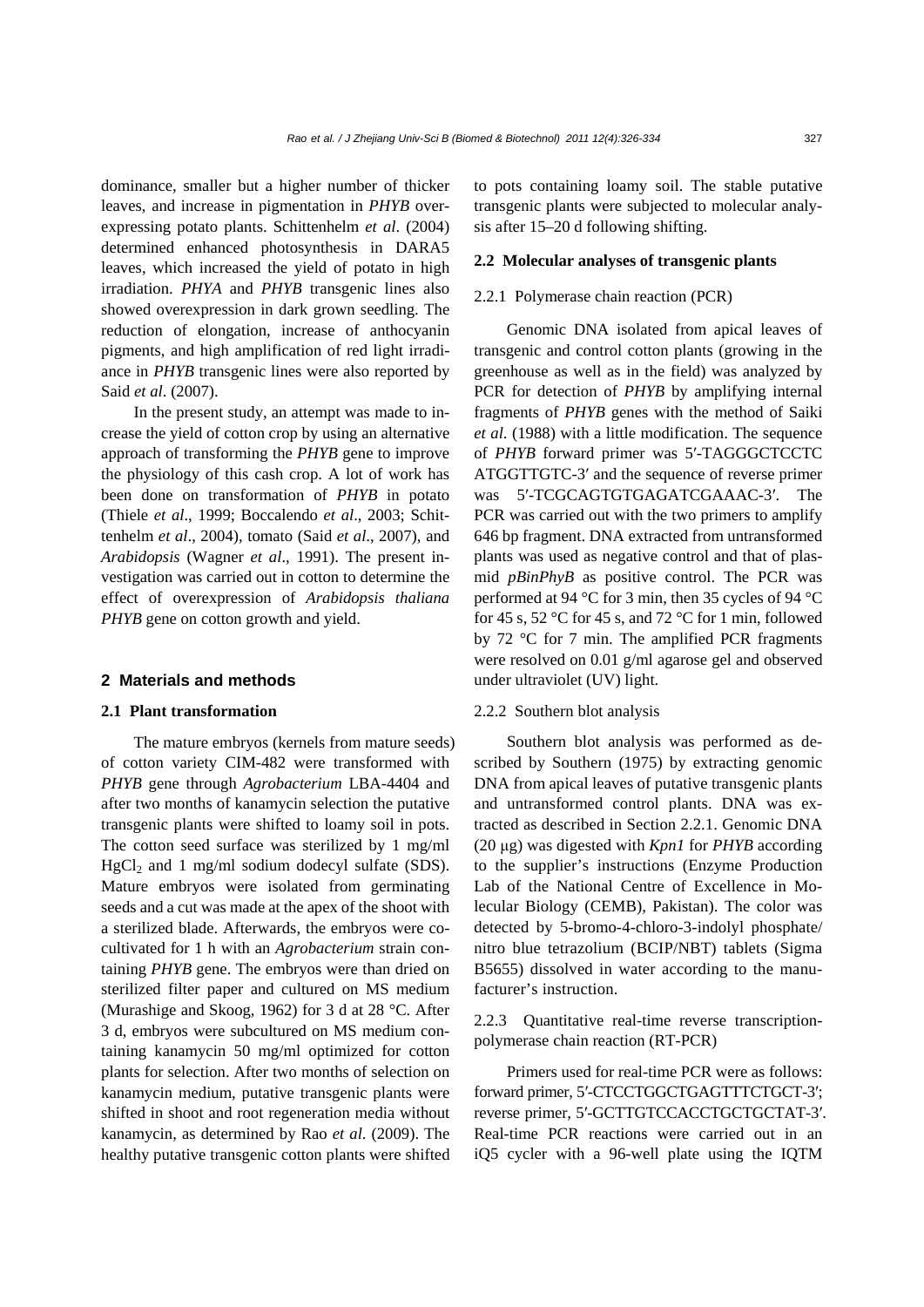SYBR\_Green Super mix (Bio-Rad, USA). As an internal control, the glyceraldehyde 3-phosphate dehydrogenase (GAPDH) was used to normalize the data. We used 50 ng of complementary DNA in each PCR reaction. RT-PCR conditions were as follows: initial denaturation at 95 °C for 3 min followed by 40 cycles of denaturation at 94 °C for 30 s, annealing at 60 °C for 30 s, extension at 72 °C for 45 s, and final elongation step at 72 °C for 10 min. By continuous monitoring fluorescence between 60 and 95 °C with 0.5 °C increments every 30 s, a melting curve analysis was carried out. Statistical analysis of the results of real-time PCR was performed using iQ5 software (Bio-Rad) Version 1.0 on the basis of threshold curve  $(C_T)$  values of the gene in different samples converted to their linear forms, normalized with *GAPDH* gene. Analysis of variance (ANOVA) was done to analyze significant differences in transcript expression in leaves of control and *PHYB* transgenic cotton plants.

# 2.2.4 Enzyme-linked immunosorbant assay (ELISA)

ELISA was used to screen the plants for expression of *PHYB*. The total proteins of seven plants were isolated from apical leaves, which were named as QCC2, QCC5, QCC7, QCC10, QCC11, QCC14, and QCC15. These protein samples were bound to microtitre plate wells. After treatment with specific PHYB (aR-19) antibody sc-12704 from Santa Cruz Biotechnology Inc., the presence of PHYB protein was detected by color reaction. Substrate used in this case was BCIP/NBT.

## **2.3 Measurement of physiological parameters**

## 2.3.1 Photosynthetic activity

The uptake of  $CO<sub>2</sub>$  per leaf area was determined with the help of infrared (IR) spectroscopy having a transportable gas exchange porometer (model LCA-3, Analytical Development Co. (ADC), Hoddesdon, UK), in order to determine the photosynthetic activities of transgenic and control cotton plants. The terminal leaflets of leaves 6 to 8 of 30-d to 37-d old plants were used. Before measurement was made, the leaflet was fixed in the chamber and exposed to 50 to 500 mmol/ $(m^2 \cdot s)$  white light provided by a 150-lx lamp (Flexilux, Scholly Fiberoptic, Denzlingen, Germany) at 22 to 25 °C until  $CO<sub>2</sub>$  assimilation reached a maximum steady-state level (10–15 min).

#### 2.3.2 Stomatal conductance

*PHYB* transgenic and control cotton plants were also analyzed for their stomatal conductance by LCA-3 analyzer, applying the same method as mentioned above, and the data were recorded from the computer attached to the LCA-3 analyzer (ADC, Hoddesdon, UK).

#### 2.3.3 Transpiration rate

Transpiration rates of the *PHYB* transgenic and control cotton plants were measured by utilizing the LCA-3 IR gas analyzer, and the data were recorded from the computer attached to the LCA-3 analyzer.

## 2.3.4 Derived growth parameters

Relative growth rate (RGR) is the increase in plant material weight per unit of time. This was calculated using the formula as described by Radford (1967): RGR=( $logm_2$ - $logm_1$ )/( $t_2$ - $t_1$ ), where  $m_2$  and  $m_1$  are the weights of plants after the second and first harvests, respectively, and  $t_2$  and  $t_1$  are the time of the second and first harvests, respectively. Net assimilation rate (NAR) is the productive efficiency of the leaf calculated in relation to leaf area, and was derived as NAR=2( $m_2$ − $m_1$ )/[( $A_1$ − $A_2$ )·( $t_2$ − $t_1$ )], where  $A_1$  and  $A_2$ are the leaf areas of plants after the first and second harvests, respectively. Specific leaf area (SLA) is the leaf morphology and is determined as the partitioning of biomass between the different organs, further determined (per plant) by expressing the dry weight attributable to a particular organ as a quotient of total plant dry weight. This is termed the weight ratio for that organ. Thus, SLA is equal to the ratio of leaf area (*A*)/leaf weight (*m*).

## 2.3.5 Yield

Yields of transgenic and control plants were calculated in two generations in the greenhouse as well as in the field. Five lines of *PHYB* transgenic plants were selected for this experiment along with one control line. Each line contained ten plants. Yield increase (∆*Y*) was calculated by using the formula:  $\Delta Y=(Y_t-Y_c)\times 100\% / Y_c$ , where  $Y_t$  and  $Y_c$  are the yields of transgenic and control plants, respectively.

#### **2.4 Statistical analysis**

The data collected were analyzed using the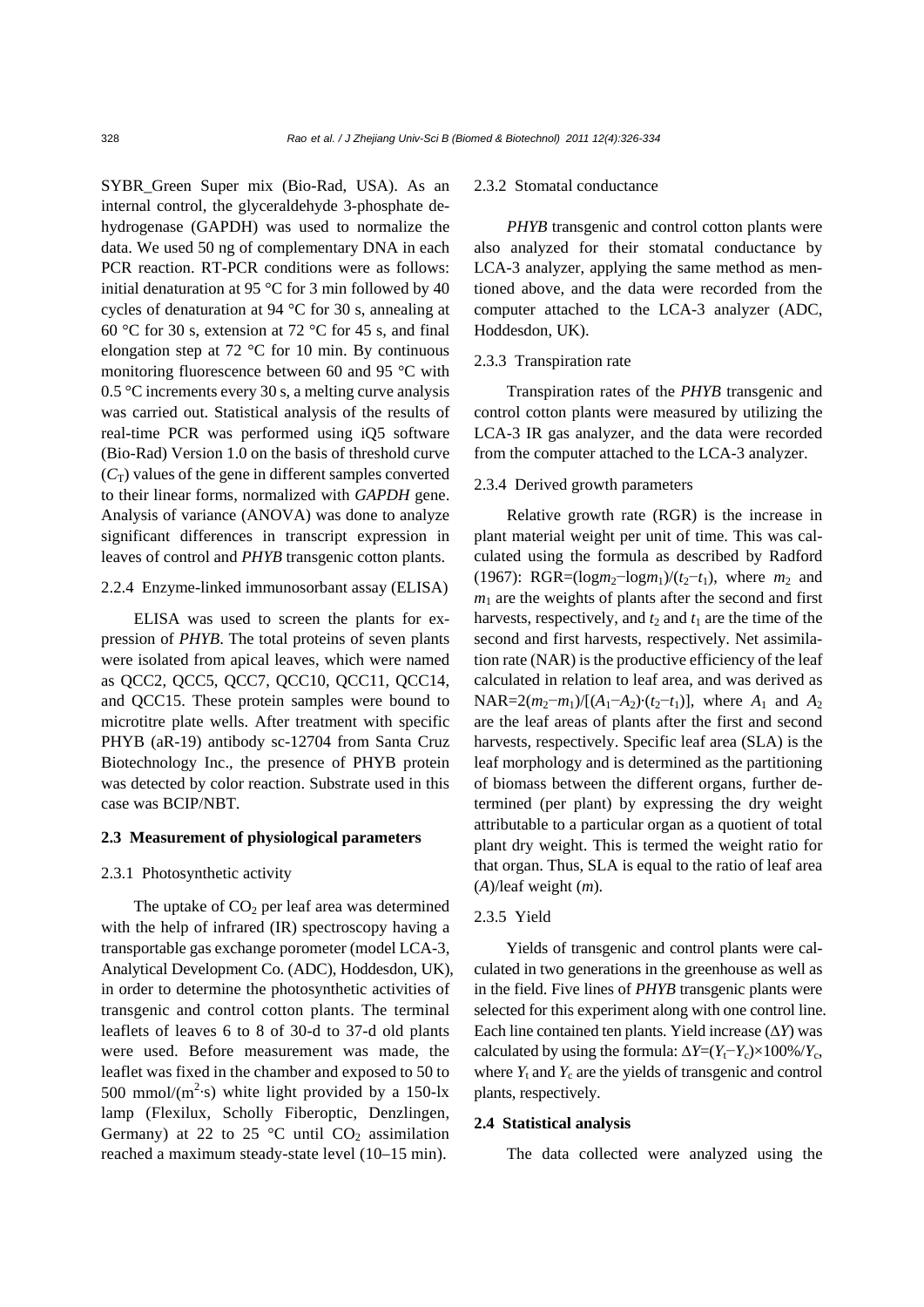Fisher's analysis of variance technique and the experimental plants as well as control plants were compared using the least significant difference test (LSD) at 5% probability (Petersen, 1994). Relative growth rate, net assimilation rate, and relative leaf growth rate were calculated according to the classical growth analysis.

## **3 Results**

# **3.1** *Agrobacterium***-mediated transformation of CIM-482 with** *pBinPhyB* **construct**

In order to incorporate the *PHYB* gene in CIM-482, *Agrobacterium*-mediated transformation was used. In all, 8500 embryos were transformed with *PHYB* gene and selected on MS medium containing 50 mg/ml kanamycin. Ninety-nine putative transgenic plants out of a total of 8500 transformed embryos were obtained after eight weeks of selection, and shifted to MS medium. Transformation efficiency was 1.1% (Table 1).

| N <sub>0</sub> |                    |                | $n_{\text{plant}}$ | TE $(\%)$  |     |
|----------------|--------------------|----------------|--------------------|------------|-----|
|                | $n_{\text{total}}$ | $n_{\rm con.}$ | Control            | Transgenic |     |
| 1              | 500                | 50             | 35                 | 7          | 1.4 |
| 2              | 1000               | 50             | 40                 | 15         | 1.5 |
| 3              | 1000               | 50             | 25                 | 7          | 0.7 |
| 4              | 1000               | 50             | 32                 | 12         | 1.2 |
| 5              | 1000               | 50             | 29                 | 15         | 1.5 |
| 6              | 1000               | 50             | 20                 | 11         | 1.1 |
| 7              | 1000               | 50             | 27                 | 10         | 1.0 |
| 8              | 1000               | 50             | 30                 | 9          | 0.9 |
| 9              | 1000               | 50             | 35                 | 13         | 1.3 |
| Total          | 8500               | 450            | 273                | 99         | 1.1 |

 $n_{total}$ : total number of embryos:  $n_{con}$ : number of control (nontransgenic plants);  $n_{\text{plant}}$ : number of plants obtained after eight weeks; TE: transformation efficiency

# **3.2 Molecular analyses of putative transgenic plants**

The plants which survived the kanamycin selection and which were successfully transferred to the soil in pots, were considered to be putative transgenic. These plants were further analyzed for the presence and expression of *Arabidopsis PHYB* gene. The molecular analysis included PCR, Southern blot, and ELISA (Table 2).

|  | Table 2 Molecular analyses of PHYB transgenic plants |  |  |  |  |
|--|------------------------------------------------------|--|--|--|--|
|--|------------------------------------------------------|--|--|--|--|

| Plants | <b>PCR</b> | Southern blot | <b>ELISA</b>   |
|--------|------------|---------------|----------------|
| QCC2   | $^{+}$     | $^{+}$        | $^+$           |
| QCC5   | $^{+}$     | $^{+}$        | $^{+}$         |
| QCC7   | $^{+}$     | $^{+}$        | $^{+}$         |
| QCC10  | $^{+}$     | $^{+}$        | $^{+}$         |
| QCC11  | $^{+}$     | $^{+}$        | $^{+}$         |
| QCC14  | $^{+}$     | $^{+}$        | $\div$         |
| QCC15  | $^{+}$     | $^{+}$        | $+$ ve control |
| OCC21  |            |               | – ve control   |

3.2.1 Detection and functional integration of *Arabidopsis PHYB* gene in cotton plants

The insertion of the *Arabidopsis PHYB* gene in cotton plants was detected by PCR. The 646-bp fragment was amplified with internal gene specific primers. Seven of eight plants, namely QCC2, QCC5, QCC7, QCC10, QCC11, QCC14, and QCC15, were detected to be positive putative transgenic cotton plants. No amplification was detected in the negative control and QCC21 plant (Fig. 1a). The stable integration of the *Arabidopsis PHYB* gene in the cotton **Table 1 Transformation efficiencies of cotton plants** plant genome was confirmed by Southern blot analysis.



**Fig. 1 PCR (a) and Southern blot (b) analyses of** *PHYB* **transgenic plant DNA**

(a) Lanes 3–9: putative transgenic plants QCC2, QCC5, QCC7, QCC10, QCC11, QCC14, and QCC15; Lane 1: negative plant control (QCC21); Lane 10: positive plasmid control; Lane 2: blank; Lane 11: 1 kb Ladder. (b) Lanes 1–7: samples (QCC2, QCC5, QCC7, QCC10, QCC11, QCC14, and QCC15); Lane 8: negative plant control (QCC21); Lane 9: positive plasmid control; Lane 10: λ/*Hin*dIII marker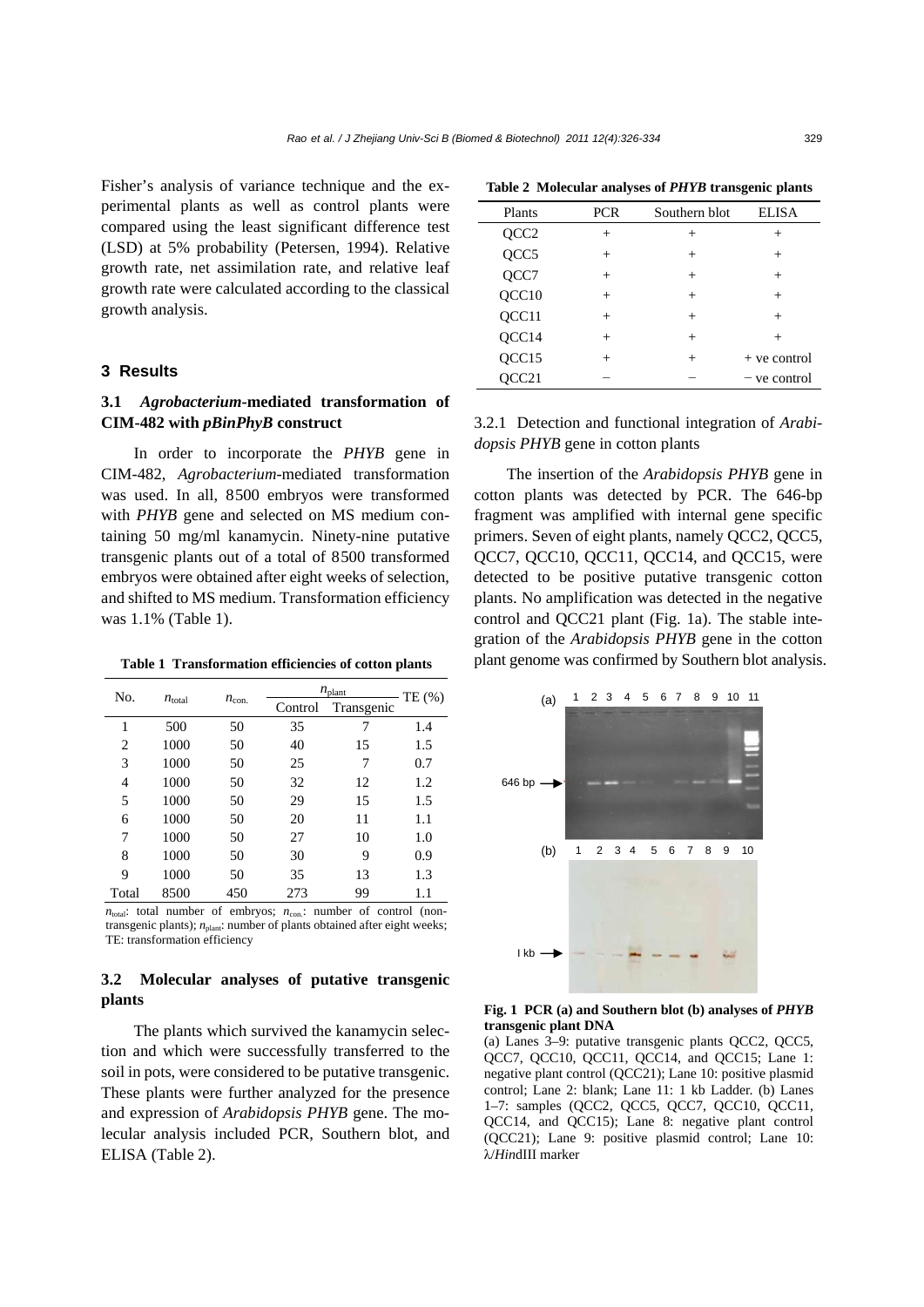Gene integration was detected with the *PHYB* specific probe, which highlighted the full cassette of *PHYB* 3.8 kb after the genomic DNA of the PCR positive plant was digested with *Kpn1* restriction enzyme (Fig. 1b). It is clear from Fig. 1b that all the plants which were PCR positive, i.e., QCC2, QCC5, QCC7, QCC10, QCC11, QCC14, and QCC15 show integration.

# 3.2.2 Quantification of *PHYB* gene RNA in transgenic cotton plants

Quantitative real-time RT-PCR was used to check the expression levels of *PHYB* in leaf samples of seven transgenic lines. *GAPDH* gene was used as the reference gene to normalize the expression levels. It is obvious from Fig. 2b that all the lines showed different levels of *PHYB* mRNA expression, but the plant lines QCC2, QCC10, and QCC11 showed much higher levels of overexpression of *PHYB* as compared to other lines (Fig. 2b) of *PHYB* plants. The figure also shows the lowest expression of *PHYB* in lines QCC5 and QCC15.



**Fig. 2 ELISA with anti-goat AtPhyB (a) and quantitative real-time RT-PCR (b) of** *PHYB* **plants** 

Lane 1: +ve control; Lane 2: negative control (QCC21); Lanes 3–9: QCC2, QCC5, QCC7, QCC10, QCC11, 3.2.3 Expression of *PHYB* gene in cotton plants

The plants which were positive for PCR and Southern blot analyses were further analyzed for the protein expression of the *PHYB* gene. Total protein was isolated from 10 plants, and subjected to ELISA. Plants QCC2, QCC5, QCC7, QCC10, QCC11, QCC14, and QCC15 gave positive results for the expression of *PHYB* protein, as detected by ELISA, while no expression was observed in QCC21 negative control plants (Fig. 2a).

#### **3.3 Physiological analysis**

#### 3.3.1 Photosynthetic activity

Photosynthetic activity performed by mature control and transgenic leaves is shown in Table 3. The 32–37 d old leaves from non-senescent plants were used. The leaf area photosynthetic rate was higher at photon fluxes of more than  $250 \text{ mmol/(m}^2\text{-s)}$  in the transgenic plants than in the control plants. The increase in the photosynthetic rate per individual plant from 13.10  $\mu$ mol/(m<sup>2</sup>·s) to 42.43  $\mu$ mol/(m<sup>2</sup>·s) was observed.

# 3.3.2 Stomatal conductance

Results also indicated that stomatal conductance of QCC11, i.e., 103.3 mol/ $(m<sup>2</sup>·s)$ , is four-fold greater than control, the latter of which has the stomatal conductance of 20.0 mol/ $(m^2 \cdot s)$ . Similarly other *PHYB* transgenic plants, such as QCC2, QCC10, and QCC7, had stomatal conductances of 102, 69, and 94 mol/ $(m^2 \text{-} s)$ , respectively (Table 3).

# 3.3.3 Transpiration rate

The results of plants analyzed by IR gas analyzer showed that the transpiration rate of *PHYB* transgenic plant was greater than that of control. The plant QCC2 had 10.53 mmol/ $(m^2 \text{-} s)$ . Similarly, other plants like QCC11 had transpiration rate  $12.41 \text{ mmol/(m}^2\text{-s)}$ , greater than control; QCC14 and QCC7 showed similar results, except QCC10 whose transpiration rate was (6.91 mmol/ $(m^2 \cdot s)$ ) a little greater than control  $(3.38 \text{ mmol/(m}^2 \cdot \text{s}))$  (Table 3).

## 3.3.4 Growth analysis

Critical examination of data shown in Table 4 shows that *PHYB* has a significant effect on relative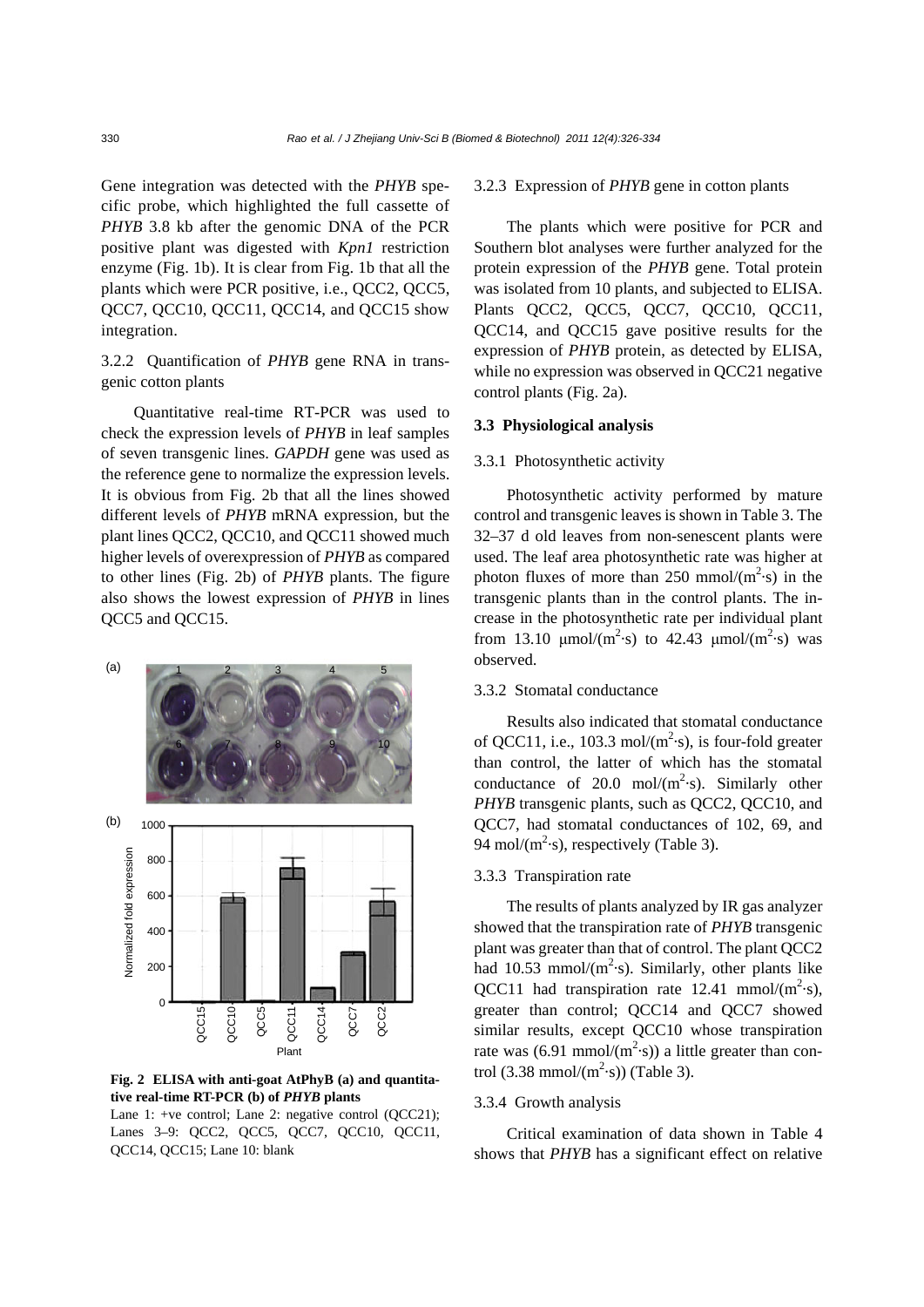growth rate. Maximum relative growth rate was recorded with *PHYB* transgenic plants, showing the significant effect of *PHYB* on relative growth rate. Relative growth rate is strongly and positively correlated with net assimilation rate. The data collected for *PHYB* transgenic plants showed a significant difference from control plants (Table 4), while data obtained for specific leaf area showed that there was no significant effect of phytochrome on the specific leaf areas of transgenic plants (Table 4).

## 3.3.5 Yield

Data shown in Table 5 revealed that with increasing photosynthetic rate the plant yield was enhanced. In QCC2, photosynthetic rate was recorded to be 40.00  $\mu$ mol/(m<sup>2</sup>·s) and a 38.79% increase in yield was found, as compared to control (Fig. 3b and Table 5). Similarly, in QCC11, photosynthetic rate was measured to be 42.43  $\mu$ mol/(m<sup>2</sup>·s) and 38.96% increased in yield was recorded as compared to control. In the case of QCC14, with a photosynthetic rate

**Table 3 Field performances of** *PHYB* **transgenic plants**

| Plant            | <b>PR</b>                                      | TR                         | SC                        |  |  |
|------------------|------------------------------------------------|----------------------------|---------------------------|--|--|
|                  | $(\mu \text{mol}/(\text{m}^2 \cdot \text{s}))$ | (mmol/(m <sup>2</sup> ·s)) | (mol/(m <sup>2</sup> ·s)) |  |  |
| QCC <sub>2</sub> | $40.00^a$                                      | $10.53^{\text{a}}$         | $102.0^{\rm a}$           |  |  |
| QCC7             | $39.01^a$                                      | $8.19^{a}$                 | $94.0^{\rm a}$            |  |  |
| QCC10            | $33.21^{b}$                                    | 6.91 <sup>a</sup>          | $69.0^{\rm a}$            |  |  |
| QCC11            | $42.43^{\circ}$                                | $12.41^a$                  | $103.3^{a}$               |  |  |
| QCC14            | $34.13^a$                                      | 8.20 <sup>a</sup>          | $71.0^a$                  |  |  |
| Control          | $13.10^{b}$                                    | $3.38^{b}$                 | 20.0 <sup>b</sup>         |  |  |

PR: photosynthetic rate; TR: transpiration rate; SC: stomatal conductance

34.13  $\mu$ mol/(m<sup>2</sup>·s), only a 26.64% increase in yield was found over control. On average, a 34.09% increase in yields of *PHYB* transgenic plants was recorded during this study as compared to control (Table 5).



**Fig. 3 Comparisons of morphologies and yields of**  *PHYB* **transgenic plants with the control** 

(a) *PHYB* plants showed a greater number of shorter but thicker leaves than the control; (b) Yield of *PHYB* increased compared to the control

| Table 4 Growth comparison of PHYB transgenic cotton plants with control cotton plants in the field and greenhouse |  |  |  |  |
|-------------------------------------------------------------------------------------------------------------------|--|--|--|--|
|                                                                                                                   |  |  |  |  |

| Plant                         |                     | Relative growth rate |                       |                  | Specific leaf area<br>Net assimilation rate |              |                |                     |                |
|-------------------------------|---------------------|----------------------|-----------------------|------------------|---------------------------------------------|--------------|----------------|---------------------|----------------|
|                               | 10 d                | 20d                  | 30 d                  | 10 d             | 20 d                                        | 30 d         | 10 d           | 20d                 | 30 d           |
| <i>PHYB</i> transgenic cotton | $0.0053^{\text{a}}$ | $0.0068^{\rm a}$     | $0.0121$ <sup>a</sup> | $0.0046^{\rm a}$ | $0.0055^{\text{a}}$                         | $0.0099^a$   | $6.22^{\rm a}$ | $5.57$ <sup>a</sup> | $5.53^{\circ}$ |
| Control cotton                | 0.0037 <sup>b</sup> | $0.0043^{b}$         | $0.0046^b$            | $0.0034^{b}$     | $0.0037^b$                                  | $0.0041^{b}$ | $5.33^{a}$     | $5.82^{\rm a}$      | $5.05^{\circ}$ |

**Table 5 Comparisons of physiological and growth performances of** *PHYB* **plants with control under the field and greenhouse conditions**

|                   |                   | Field            |                  |                 | Greenhouse        |                           |                   |                  |  |
|-------------------|-------------------|------------------|------------------|-----------------|-------------------|---------------------------|-------------------|------------------|--|
| Plant             | Mean radius       | Mean cotton      | Mean height      | Yield           | Mean radius       | Mean cotton               | Mean height       | Yield            |  |
|                   | (mm)              | weight (g/plant) | (cm)             | increase $(\%)$ | (mm)              | weight $(g/\text{plant})$ | (cm)              | increase $(\% )$ |  |
| QCC <sub>2</sub>  | $1.69^{\rm a}$    | $83.30^{\circ}$  | $90^{\rm a}$     | 38.79           | $1.48^{\rm a}$    | 81.03 <sup>a</sup>        | 81 <sup>a</sup>   | 39.61            |  |
| QCC7              | 1.79 <sup>a</sup> | $80.45^{\circ}$  | 110 <sup>a</sup> | 33.99           | $1.75^{\text{a}}$ | $78.35^{\circ}$           | $95^{\mathrm{a}}$ | 34.99            |  |
| OCC <sub>10</sub> | $1.89^{a}$        | $79.30^{\circ}$  | 100 <sup>a</sup> | 32.07           | $1.76^{\circ}$    | $77.41^a$                 | $94^{\mathrm{a}}$ | 33.37            |  |
| QCC11             | $1.89^{a}$        | $83.43^{\circ}$  | 96 <sup>a</sup>  | 38.96           | $1.78^{a}$        | $82.32^{\rm a}$           | 88 <sup>a</sup>   | 41.83            |  |
| OCC14             | $1.44^{b}$        | $76.40^{\rm a}$  | $113^a$          | 26.64           | $1.15^a$          | $72.01^a$                 | 87 <sup>a</sup>   | 22.39            |  |
| Control           | $1.50^{b}$        | $60.04^{b}$      | 140 <sup>b</sup> |                 | $0.99^{b}$        | $58.04^{b}$               | $113^{b}$         |                  |  |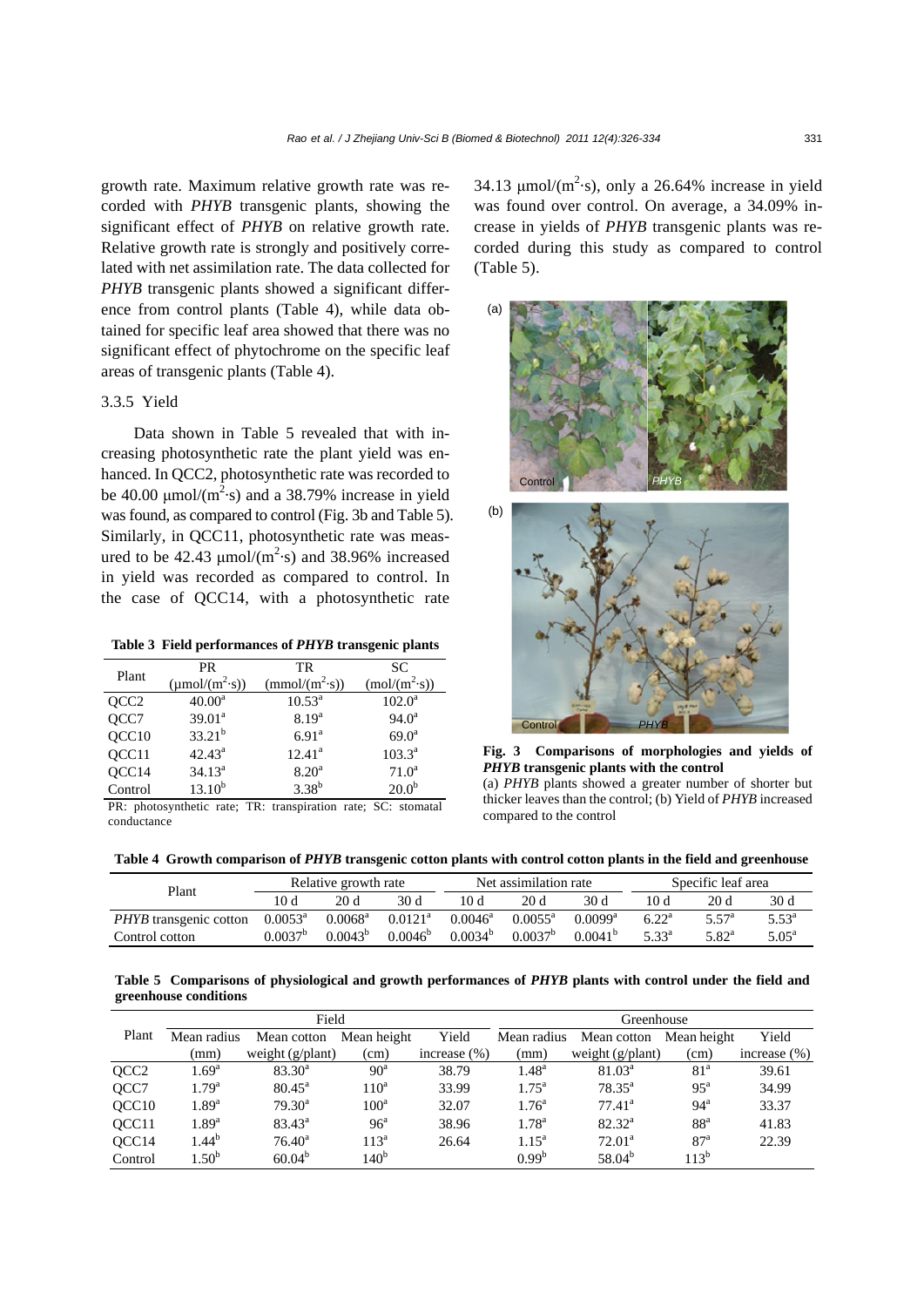# **4 Discussion**

# **4.1 Comparison of mRNA overexpression in different** *PHYB* **transgenic lines**

Transgenic approaches to photosynthetic enhancement and yield increase might be more successful than conventional breeding methods (Dunwell, 2000). Being focused on the aim to utilize the transgenic approach, we produced cotton plants overexpressing *PHYB*. Molecular analysis of the data indicated that seven out of total 99 putative transgenic cotton lines were PCR and Southern blot positive. Similarly these lines were found to be expressing *PHYB* protein as shown by ELISA.

The results of quantitative real-time RT-PCR have determined that QCC11 exhibit higher levels of mRNA expression as compared to other plants where mRNA expression is quite low. The results clearly show that the expression level is variable among different lines of *PHYB*. Expression in QCC2, QCC10, and QCC11 was much higher as compared to other lines (Fig. 2b). These results are similar to Dong and Li (2007), who determined the variation in expression level of transgenic plants, which might be due to nucleotide sequence of the gene, promotor, insertion point of the gene in the DNA of the transgenic variety, transgene copy number, and internal cell environment, as well as several external factors in the environment (Hobbs *et al*., 1993; Guo *et al*., 2001; Rao, 2005; Warren, 2007).

#### **4.2 Effects of** *PHYB* **overexpression on phenotype**

*Arabidopsis PHYB* DNA, when transformed in cotton lines, led to overexpression of gene under the control of CaMV 35S promoter, supporting the assumption that the plants having overexpression of the phytochrome may be used as agriculturally important plants in the future. A comparison has been made between the already reported data (Husaineid *et al*., 2007) of different lines that have overexpression of *PHYA* or *PHYB*. Overexpressing *Arabidopsis PHYB* transgenic cotton lines showed agriculturally important characteristics like increase in time span and photosynthetic rate, exhibiting more apical dominance, and increase in thickness, but decrease in size of leaves. This small phenotype of cotton plant in the field is the same as the phytochrome expression in potato (Thiele *et al*., 1999).

The morphological data indicated that mor-

phology of the plant is directly related to its physiology with increasing photosynthetic rate. This supports the finding of overexpressing *PHYA* in transgenic tobacco plants studied by Robson *et al*. (1996). The *PHYB* lines displayed higher photosynthesis rates (Table 3). This effect may be proportional to the increased chlorophyll levels in transgenic potato leaves as compared to control potato leaves (Thiele *et al*., 1999). Recognizing the phytochrome-mediated responses of plants to their light environments is an important goal in providing an overall understanding of light-regulated growth and development (Quail, 2007). The transgenic plants showed the higher response to white light due to increase in leaf thickness which results in increase in photosynthetic rate and biomass production and then leads to more supply of assimilates to the leaves by decreases in the stem.

# **4.3 Effect of** *PHYB* **overexpression on physiology and growth parameters**

The data reviewed so far indicate the increase in transpiration rate, stomatal conductance, and photosynthetic rate. Improved stomatal conductance was observed because of an increase in transpiration rate. This is because there is a close correlation between stomatal aperture and photosynthetic rate (Jiang *et al*., 1988; Hirasawa *et al*., 1992). Importantly 90% of the water loss takes place through stomata which cover only 1% area of the leaf. There is a direct relationship between stoma opening and transpiration rate: if stomata are open more, there will be more transpiration, and vice versa. Transpiration plays a very critical role in plant life. It is not only responsible for water loss, but also has a key role in transportation of sap (sugar, minerals, and plant chemicals), protecting the plant from burning and maintaining the turgidity of the plant.

Relative growth rate and net assimilation rate of *PHYB* lines were much higher than those of control. Relative growth rate is strongly and positively correlated with net assimilation rate (Tan and Tan, 1981; Shipley, 2002). Thus, there were ultimately a higher photosynthetic rate, growth rate, and shade avoidance response in transgenic lines. *PHYB* lines have shown 35% more yield as compared to controls. This is the same as the observation by Thiele *et al*. (1999), in which *PHYB* potato had more yields as compared to control.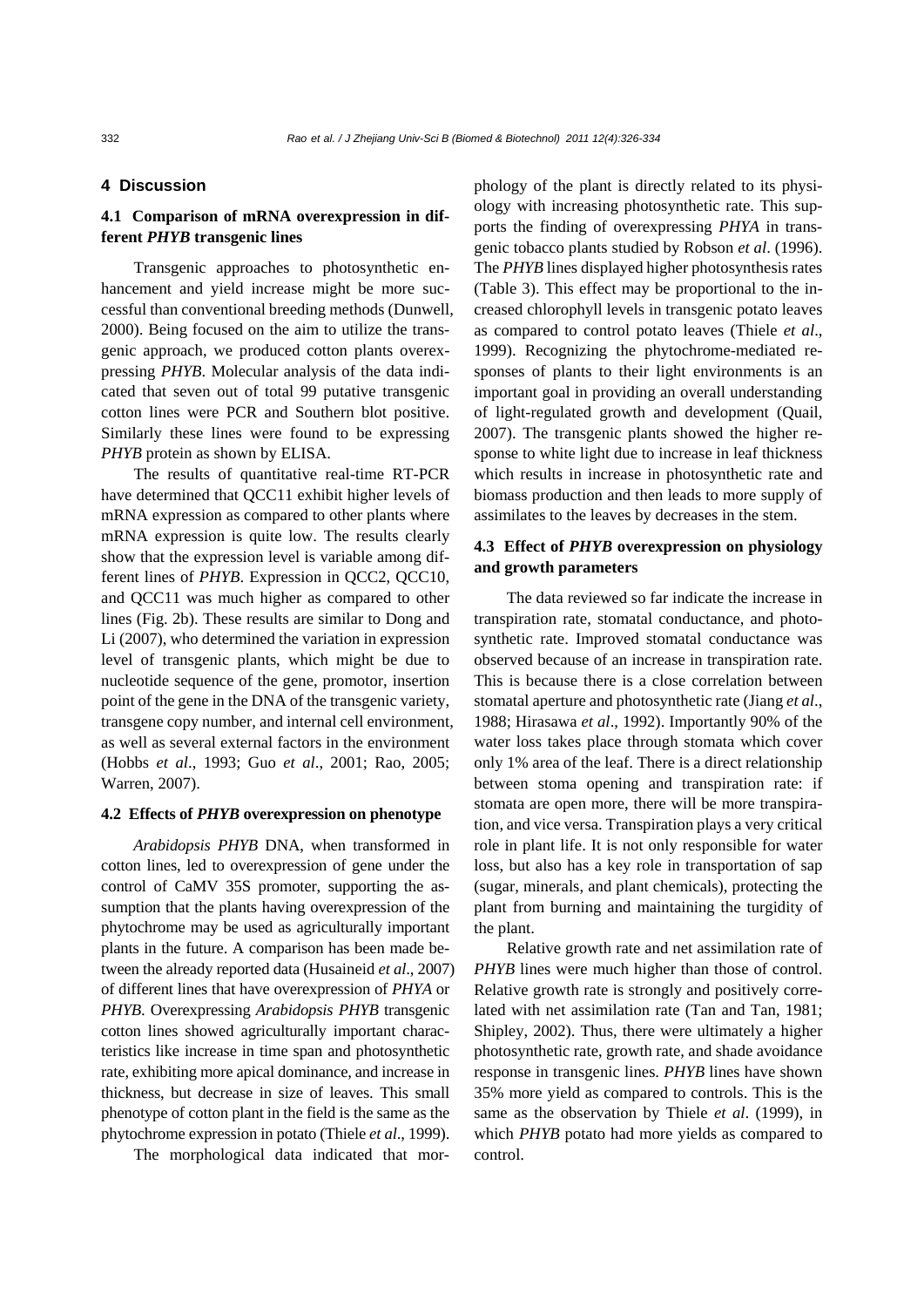## **5 Conclusions**

The results support that higher photosynthetic rate lead to more relative growth rate and greater yield in cotton plants. It is clearly shown that transgenic plants are potentially more productive. As these plants can take in more  $CO<sub>2</sub>$  due to a decrease in velocity of chlorophyll breakdown, they might be of considerable worth in those regions which have long growing seasons.

## **Acknowledgements**

We are grateful to Director Central Cotton Research Institute for providing us seeds of cotton variety CIM-482, and to Dr. M. ASHRAF, Chairman of the Botany Department, University of Agriculture Faisalabad, Pakistan for equipment use.

#### **References**

- Boccalendo, H.E., Polschuk, E.L., Yanovsky, M.J., Sanchez, R.A., Gatz, C., Casal, J.J., 2003. Increased phytochrome B alleviates density effect on tuber yield of field potato crops. *Plant Physiol.*, **133**(4):1539-1546. [doi:10.1104/ pp.103.029579]
- Chen, M., Chory, J., Fankhauser, C., 2004. Light signal transduction in higher plants. *Ann. Rev. Genetics*, **38**(1): 87-117. [doi:10.1146/annurev.genet.38.072902.092259]
- Dong, H.Z., Li, W.J., 2007. Variability of endotoxin expression in *Bt* transgenic cotton. *J. Agron. Crop Sci.*, **193**(1):21-29. [doi:10.1111/j.1439-037X.2006.00240.x]
- Dunwell, J.M., 2000. Transgenic approaches to crop improvement. *J. Exp. Biol.*, **51**(Suppl. 1):487-496. [doi:10. 1093/jexbot/51.suppl\_1.487]
- Guo, H., Yang, H., Mockler, T.C., Lin, C., 1998. Regulation of flowering time by *Arabidopsis* photoreceptors. *Science*, **279**(5355):1360-1363. [doi:10.1126/science.279.5355.1360]
- Guo, W.Z., Sun, J., Guo, Y.F., Zhang, T.Z., 2001. Investigation of different dosages of inserted *Bt* genes and their insect-resistance in transgenic *Bt* cotton. *Acta Genet. Sin.*, **28**(7):668-676 (in Chinese).
- Hirasawa, T., Tsuchida, M., Ishihara, K., 1992. Relationship between resistance to water transport and exudation rate and the effect of the resistance on the midday depression of stomatal aperture in rice plants. *Jpn. J. Crop Sci.*, **61**: 145-152.
- Hobbs, S.L.A., Warkentin, T.D., Delong, C.M.O., 1993. Transgene copy number can be positively or negatively associated with transgene expression. *Plant Mol. Biol.*, **21**(1):17-26. [doi:10.1007/BF00039614]
- Husaineid, S.S., Kok, R.A., Schreuder, M.E., Hanumappa, M., Cordonnier-Pratt, M.M., Pratt, L.H., van der Plas, L.H., van der Krol, A.R., 2007. Overexpression of homologus phytochrome genes in tomato exploring the limits in photoreception. *J. Exp. Bot.*, **58(3)**:615-626. [doi:10. 1093/jxb/erl253]
- Jiang, C.Z., Hirasawa, T., Ishihara, K., 1988. Physiological and ecological characteristics of high yielding varieties in rice plants. II. Leaf photosynthetic rates. *J. Crop Sci.*, **57**: 139-145.
- Kendrick, R.E., Kronenberg, G.H.M., 1994. Photomorphogenesis in Plants. Kluwer Academic Publishers, Dordrecht, p.828.
- Mathews, S., 2006. Phytochrome-mediated development in land plants: red light sensing evolves to meet the challenges of changing light environments. *Mol. Ecol.*, **15**(12):3483-3503. [doi:10.1111/j.1365-294X.2006.03051.x]
- Murashige, T., Skoog, F., 1962. A revised medium for rapid growth and bioassays with tobacco tissue cultivars. *Plant Physiol.*, **15**:473-497.
- Petersen, R.G., 1994. Agricultural Field Experiments: Design and Analysis. Marcel Dekker Inc., NY, USA, p.205-260.
- Quail, P.H., 2007. Phytochrome-regulated gene expression. *J. Integr. Plant Biol*., **49**(1):11-20. [doi:10.1111/j.1744-7909. 2006.00422.x]
- Radford, P.J., 1967. Growth analysis formulae-their use and abuse. *Crop Sci.*, **7**(3):171-175. [doi:10.2135/cropsci1967. 0011183X000700030001x]
- Rao, A.Q., Bakhsh, A., Kiani, S., Shahzad, K., Shahid, A.A., Husnain, T., Riazuddin, S., 2009. The myth of plant transformation. *Biotechnol. Adv.*, **27**(6):753-763. [doi:10. 1016/j.biotechadv.2009.04.028]
- Rao, C.K., 2005. Transgenic *Bt* Technology: 3. Expression of Transgenes. Available from http://www.monsanto.co.uk/ news/ukshowlib.phtml?uid¼9304
- Robson, P.R.H., McCormac, A.C., Irvine, A.S., Smith, H., 1996. Genetic engineering of harvest index in tobacco through overexpression of a phytochrome gene. *Nat. Biotechnol.*, **14**(8):995-998. [doi:10.1038/nbt0896-995]
- Said, S.H., Rosan, A.K., Marielle, E.L.S., Mamatha, H., Marie-Michele, C.P., Pratt, L.H., Linus, H.W.V.D.P., Alexander, R.V.D.K., 2007. Overexpression of homologous phytochrome genes in tomato: exploring the limits in photoperception. *J. Exp. Bot.*, **58**(3):615-626.
- Saiki, R., Chang, C.A., Levenson, C.H., Warren, T.C., Boehm, C.D., Kazazian, H.H.J., Erlich, H.A., 1988. Diagnosis of sickle cell anemia and β-thalassemia with enzymatically amplified DNA and nonradioactive allele-specific oligonucleotide probes. *N. Engl. J. Med.*, **319**(9):537-541. [doi:10.1056/NEJM198809013190903]
- Schittenhelm, S., Hartmann, M.U., Oldenburg, E., 2004. Photosynthesis, carbohydrate metabolism, and yield of phytochrome-B-overexpressing potatoes under different light regimes. *Crop Sci.*, **44**(1):131-143. [doi:10.2135/ cropsci2004.0131]